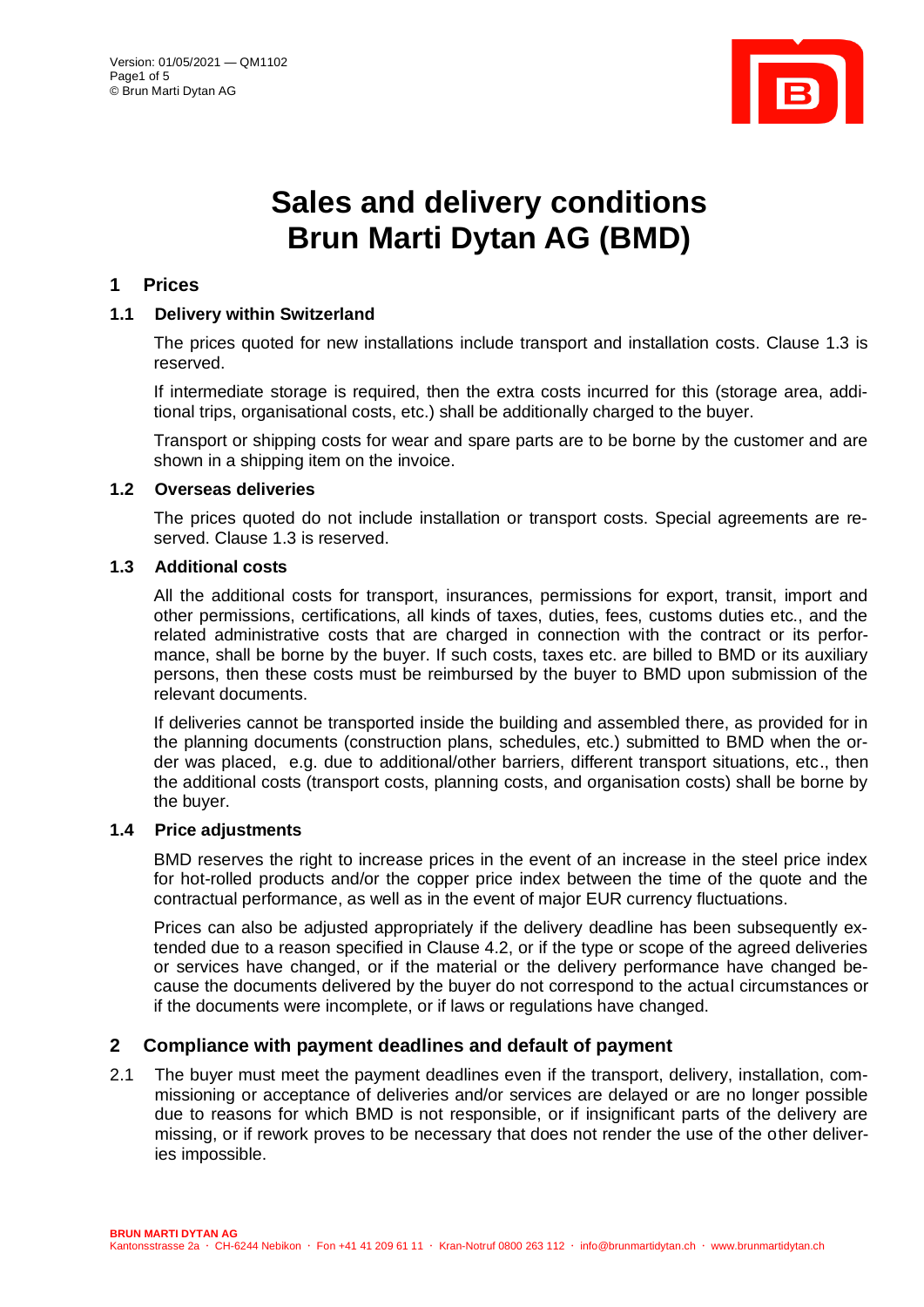

- 2.2 If the advance payments and/or the collateral to be provided upon the conclusion of the contract are not paid according to the contract terms, then BMD has the right to either adhere to the contract or to withdraw from the contract, and in both cases to demand additional compensation.
- 2.3 If the buyer is in arrears with regard to another payment/partial payment for any reason whatsoever, or if BMD is seriously concerned that it will not receive full or timely payments from the buyer owing to circumstances arising after the conclusion of contract, then BMD is entitled, without limitation of its legal rights, to suspend the further fulfilment of the contract and to withhold the deliveries that are ready for dispatch. This right shall be available till new payment and delivery conditions are agreed upon and BMD has received adequate collateral. If such an agreement cannot be made within a period that seems reasonable to BMD, or if BMD does not receive adequate collateral, then BMD has the right to withdraw from the contract and to demand compensation.
- 2.4 If the buyer does not adhere to the agreed payment deadlines, then it shall be liable, without reminder, to pay interest as from the agreed payment due date, at the interest rate that is customary at the domicile of the buyer, but not less than 4 per cent over the current 3-month CHF-LIBOR (SARON). The right to claim further damages is reserved.

# **3 Retention of title**

- 3.1 BMD shall remain the owner of all its deliveries, till it has received the full contractual payments.
- 3.2 The buyer is under the obligation to help implement measures that are required to protect the property of BMD and by signing the contract, the buyer agrees to this. The buyer authorises BMD, particularly upon conclusion of the contract, to enter or register the retention of title in public registers, books or the like, pursuant to the relevant federal state laws and to comply with all relevant formalities at the expense of the buyer.
- 3.3 The buyer must maintain the delivered objects at its own expense for the duration of the retention of title and insure them in favour of BMD against theft, breakage, fire, water, and other risks. Moreover, the buyer shall take all the measures to ensure that the title of the supplier is neither affected nor cancelled.

# **4 Process suppliers**

## **4.1 Pre-requisites**

Fulfilment of the contractual obligations by the buyer is the pre-requisite for our compliance with deadlines.

The delivery date or the delivery deadline shall be deemed to have been met if partial or complete commissioning takes place on the agreed date.

#### **4.2 Extension of the delivery deadline**

The delivery deadline is extended or the delivery date is postponed if

- a) BMD has not received the details that it needs to fulfil the contract in good time, or if a buyer subsequently amends these details thus causing a delay in the provision of deliveries or services;
- b) obstacles arise which BMD cannot avert despite having exercised due care, regardless of whether these obstacles affect BMD, the buyer, or a third party. Examples of such obstacles are epidemics, pandemics, mobilisation, war, civil war, acts of terrorism, riot, political unrest, revolutions, sabotage, serious breakdowns, accidents, labour conflicts, de-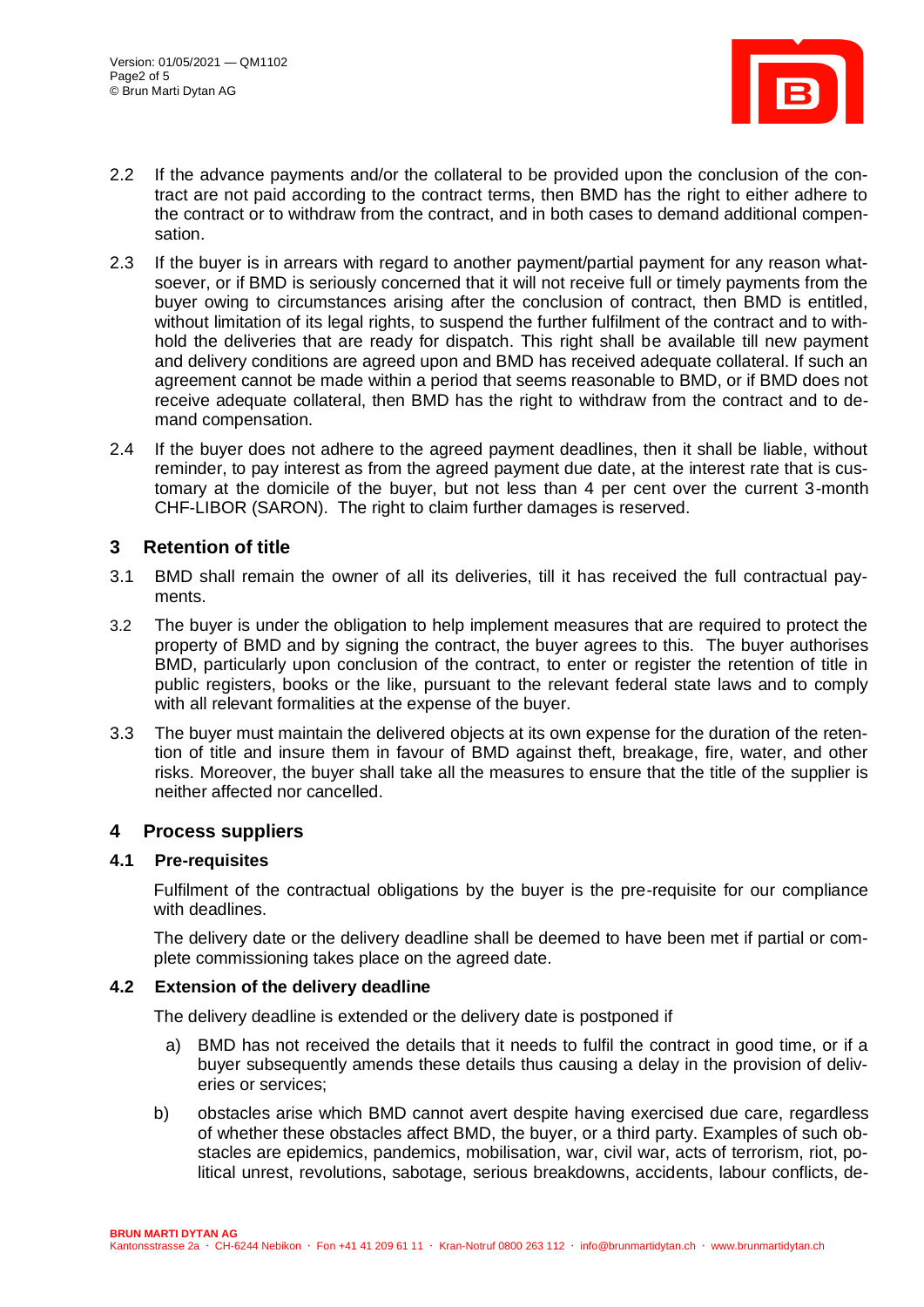

layed or faulty delivery of the necessary raw material, semi-finished and finished products, proved rejection of important parts, measures or omissions of public authorities, national or supranational institutions, embargos, unpredictable transport hindrances, fire, explosion, natural disasters;

- c) the buyer or the third party is behind schedule with the work to be done by it, or if the buyer or the third party has not fulfilled the contractual obligations, and particularly if the buyer does not comply with the payment conditions;
- d) the complete commissioning cannot take place due to reasons for which BMD is not responsible.

# **5 Default in delivery**

- 5.1 BMD shall not bear any damages due to delay.
- 5.2 Withdrawal from the contract and substitute performance are excluded.

## **6 Transfer of benefits and risks**

- 6.1 Once the deliveries are unloaded from the transport vehicle, the benefits and risks are completely transferred to the buyer. Non-timely partial/complete commissioning according to clause 4.1 does not revive the liability for accidental destruction / accidental damage.
- 6.2 Even interim storage, caused due to reasons for which BMD is not responsible, shall be considered as unloading of the delivery.

## **7 Test and acceptance, load test, approval of deliveries and services**

- 7.1 BMD shall agree on a date for test and acceptance with the buyer in good time.
- 7.2 The BMD prepares an acceptance report for the acceptance procedure which must be signed by both parties or their representatives. Any defects must be individually listed in the report.
- 7.3 Until acceptance with a load test is carried out by BMD, the system may not be used. BMD rejects any liability from such use.
- 7.4 The deliveries and services shall be deemed to be accepted by the buyer
	- a) even if the buyer does not participate in the acceptance process despite receiving a prior request for the same;
	- b) even if the acceptance test cannot be conducted on the planned date due to reasons for which BMD is not responsible;
	- c) even if the buyer refuses acceptance, without having the right to do so;
	- d) even if the buyer refuses to sign the acceptance report;
	- e) as soon as the buyer uses the deliveries or services of BMD according to this works contract.

## **8 Guarantees**

#### **8.1 Guarantee period**

BMD gives a guarantee of 2 years for new systems and for the reconstruction work carried out by it.

The guarantee period starts with the installation at the buyer's site.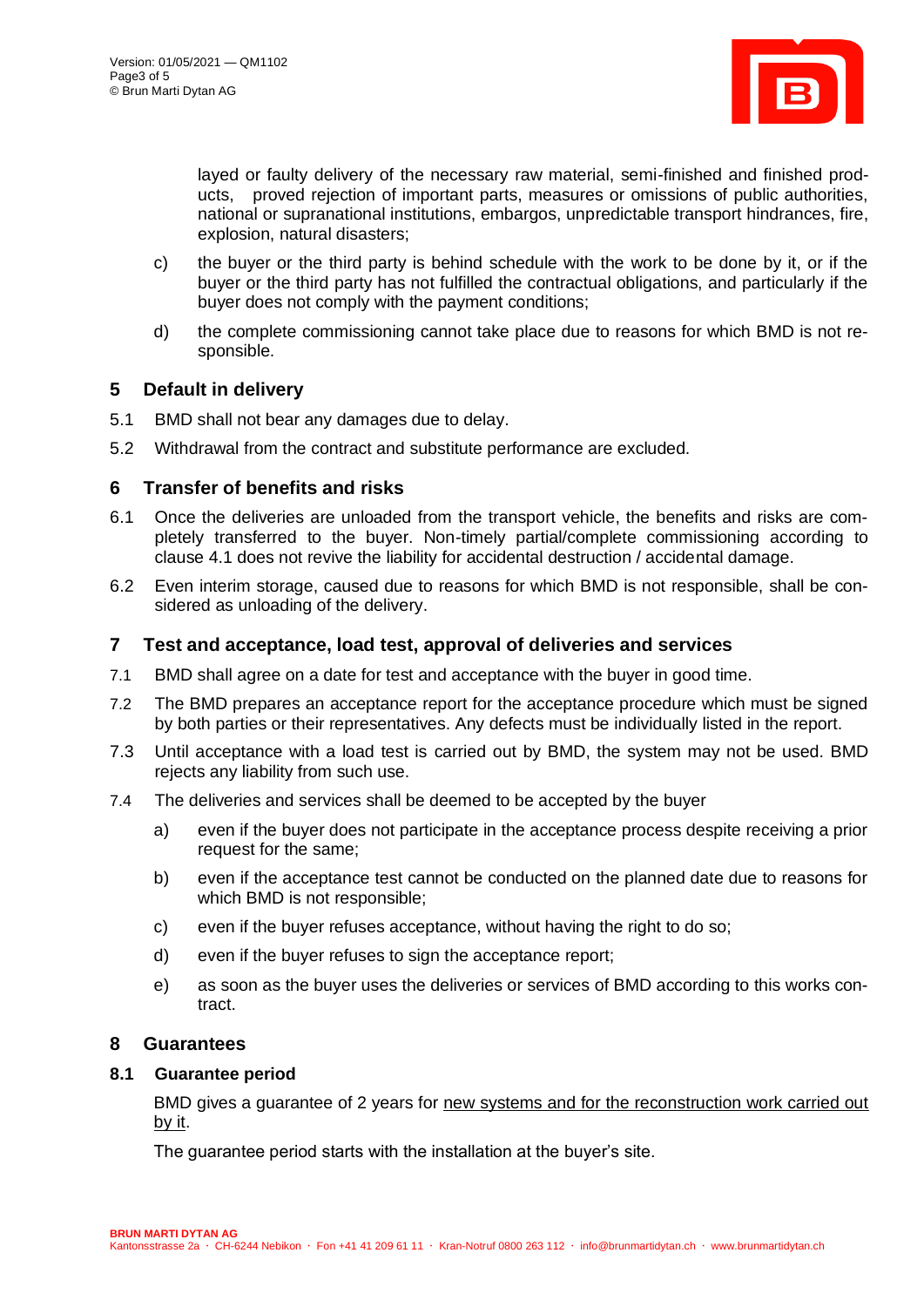

For replaced parts, a new guarantee period of 12 months starts from the date of replacement. If parts are repaired, a guarantee period of 6 months starts from the completion of repairs.

A guarantee of 6 months is given for wear parts.

Remote controls are guaranteed for 12 months.

If the installation to be done at the buyer's site is delayed due to reasons for which BMD is not responsible, then the guarantee period shall start on the date on which the installation would have been completed, had there been no delay.

For only delivered wear and spare parts, the guarantee period starts on the day of delivery.

## **8.2 The buyer's obligation to notify immediately**

The buyer is obligated to immediately notify any defects that occur during the guarantee period to BMD in writing, and to take the necessary measures to minimise the damage.

#### **8.3 Lapse of guarantee**

Guarantees are not provided

- a) if the buyer or a third party make changes or carry out repairs on the deliveries and services;
- b) if the buyer does not notify the defects to BMD immediately in writing;
- c) if the buyer does not immediately take all the appropriate measures to minimise damage;
- d) if the buyer does not give BMD a chance to remedy the defects in time;
- e) in case of improper use and handling and excessive use of the deliveries and services, if operating rules are not followed, using inappropriate equipment, exposure to chemical or electrolytic effects, if construction and installation activities are done by third parties and not by BMD, in cases of force majeure, vandalism, and changes in use (e.g. change from a single-shift to a multi-shift operation, higher loads, etc.).
- f) in the case of remote controls, parts subject to natural wear and tear (e.g. control buttons) are excluded.

#### **8.4 Scope of the guarantee**

The guarantee includes free replacement and free repair of defective materials.

BMD shall decide whether a repair or a replacement is suitable in each case.

The costs for the work done, the travel times, and the transports for exchanging the defective material with the buyer on the site shall be borne by the buyer.

## **9 Guarantee, liability for defects, malperformance, non-fulfilment of contract**

- 9.1 The liability of BMD is limited to providing the guarantees according to clause 8. All other rights of the buyer arising from defects, particularly the right to withdraw from the contract, reduction or replacement for any subsequent damages from defects (loss of production, downtime, loss of orders, lost profit, all other economic loss, etc.) are explicitly ruled out.
- 9.2 In cases of misperformance or non-performance due to unlawful intent or gross negligence by BMD, the buyer is obligated to give an appropriate extension to BMD to fulfil the contract for the relevant deliveries and services, along with a warning from the buyer to withdraw from the contract for the default. If this extension expires due to the fault of BMD without any remedial action being taken, then the buyer can withdraw from the contract with respect to the deliver-